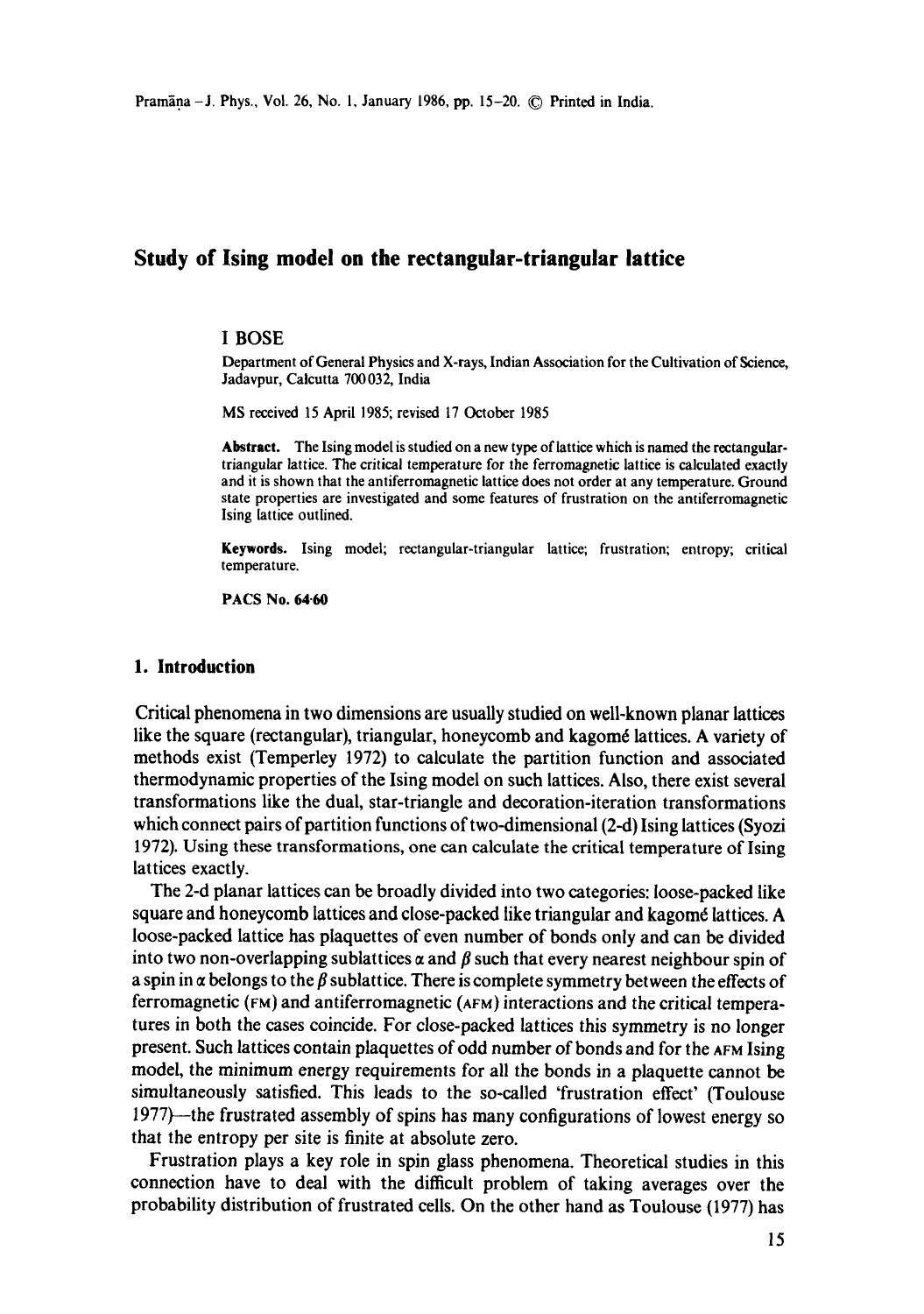# 16 *I Bose*

remarked, the phenomenon of frustration should be studied in its own right. Simple model systems are required for such studies. Close-packed lattices with AFM Ising interactions between spins are good candidates. Wannier (1950) showed that because of the large degeneracy of the ground state, the triangular lattice, a fully frustrated lattice, does not fit into an AFM arrangement and is disordered at all temperatures. Kano and Naya (1953) proved the same for the kagomé lattice. Villain (1977) considered a square lattice Ising model in which frustration is produced in every plaquette by making one bond in it antiferromagnetic and the rest ferromagnetic. The first and the last of the above models are fully frustrated models. Simple model systems have also been studied (Longa and O16s 1980) in which frustration is distributed periodically.

In this paper, we study a 2-d planar lattice which we call the rectangular-triangular  $(RT)$  lattice, which like the triangular and kagomé lattices does not fit into an  $AFM$ arrangement and is frustrated. In §2, we calculate the exact critical temperature of the FM Ising RT lattice and show that the AFM model is disordered at all temperatures, i.e., does not have a critical temperature. In § 3, the ground state energies of both the FM and AFM lattices have been calculated. Also, an approximate lower bound to the AFM ground state entropy per site has been estimated as a rough measure of the ground state disorder.

# **2. Calculation of critical temperature**

The  $RT$  lattice is drawn in figure 1a and its dual lattice the pentagonal-hexagonal ( $PH$ ) lattice is drawn in figure 1a (dotted line) and also in figure 1b (solid line). We now study the Ising model on such lattices. The edges of the RT and PH lattices can be grouped into four classes for each lattice—class j consists of edges parallel to the edges marked  $K_i$ (for  $\kappa\tau$  lattice) in figure 1a or  $L_j$  (for  $\kappa\tau$  lattice) in figure 1b. The  $K_j$ 's and  $L_j$ 's are Ising interaction strengths in which the usual Boltzmann factor  $1/k_BT$  has been absorbed. The critical condition of the RT lattice is determined in the usual manner (Baxter 1982). The partition function of the PH lattice with 5N sites can be written as

$$
Z_{5N}^{\text{PH}}\{L\} = \exp \{N(3L_1 + 2L_2 + 2L_3 + L_4)\}\
$$

$$
\sum_{p} \exp(-2L_1r_1 - 2L_2r_2 - 2L_3r_3 - 2L_4r_4),
$$
 (1)

where the P summation is over all polygon configurations on the RT lattice,  $r_i$  being the number of lines on edges of type  $j$ . The dual of PH lattice of  $5N$  sites is the RT lattice with



Figure 1. a. Rectangular-triangular (RT) lattice (solid line). b. Its dual pentagonalhexagonal (PH) lattice (solid line).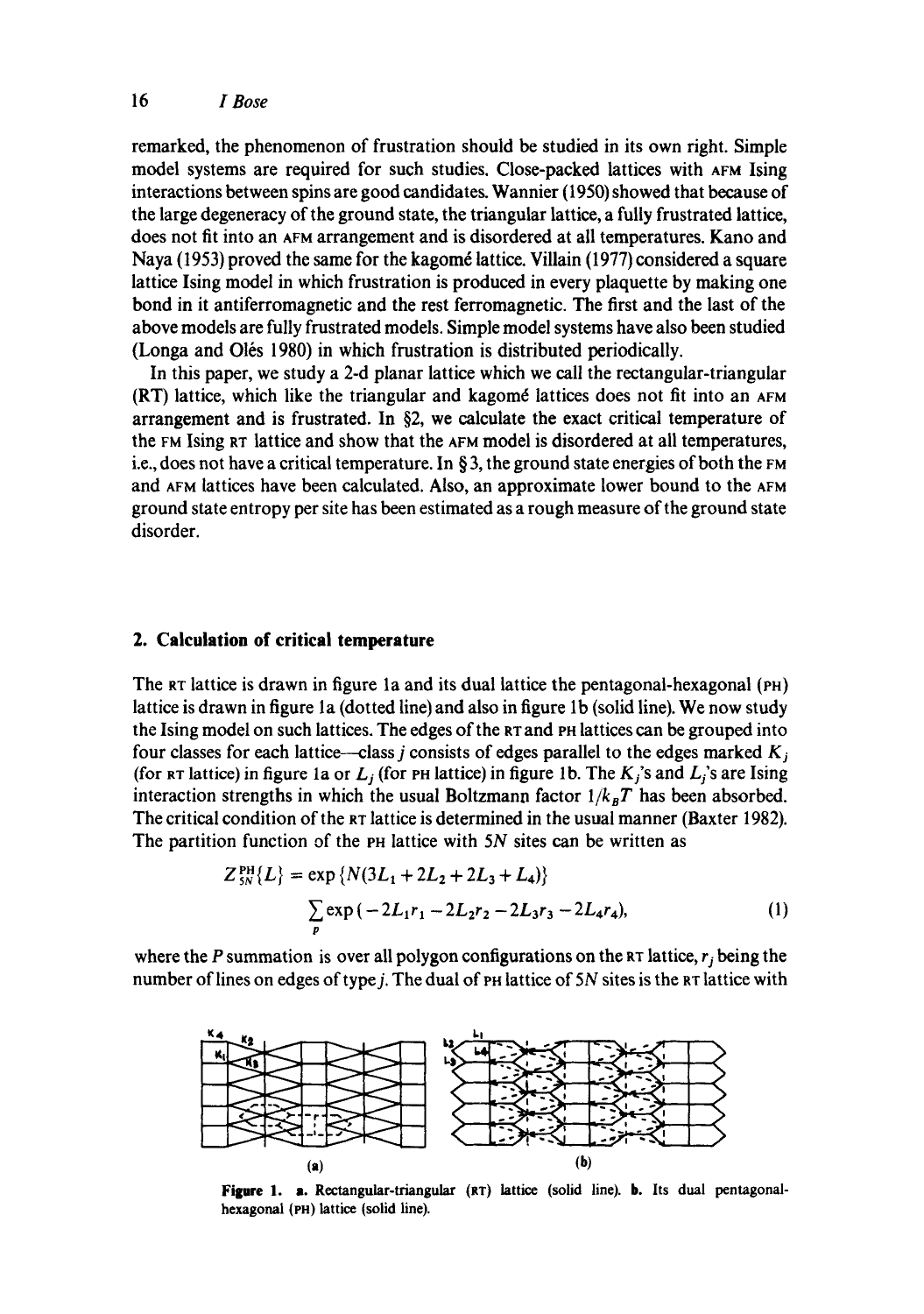3N sites. Its partition function can be written as

$$
Z_{3N}^{\text{RT}}\{K\} = 2^{3N}(\cosh^3 K_1 \cosh^2 K_2 \cosh^2 K_3 \cosh K_4)^N
$$
  

$$
\sum_{n} v_1^r v_2^r v_3^r v_4^r,
$$
 (2)

where  $v_i = \tanh K_i$ ,  $j = 1, 2, 3, 4$  and P denotes summation over all polygon configurations on the aT lattice itself. If we define

$$
\tanh K_j = \exp(-2L_j), j = 1, 2, 3, 4,\tag{3}
$$

then from  $(1)$  and  $(2)$ 

$$
Z_{5N}^{\text{PH}}\{L\} = (S_1)^{3N/2} (2S_2S_3)^N (S_4)^{N/2} Z_{3N}^{\text{RT}}\{K\}
$$
 (4)

where

$$
S_j = \frac{1}{2} \exp(2L_j) \frac{1}{\cosh^2 K_j},
$$
  
= sinh  $2L_j = \frac{1}{\sinh^2 K_j}$ . (5)

From (3) it is clear that the coupling constants  $K_i$ 's and  $L_i$ 's are reciprocally related, i.e., if  $K<sub>i</sub>$ 's are large and positive  $L<sub>i</sub>$ 's are small and vice versa. The coupling constants, we recall, contain the Boltzmann factor  $1/k_B T$ , so in (4) we have a mapping which connects a low (high) temperature Ising model on a RT lattice to a high (low) temperature model on the Pn lattice. Equation (4) represents what is known as the duality relation. This relation by itself cannot give us information on the location of the critical temperature.

In the next step, we use the well-known star-triangle transformation (Syozi 1972, the solid lines are replaced by dotted lines as in figure lb) to connect the partition function of the PH lattice of coupling constants  $L_i$ 's ( $j = 1, 2, 3, 4$ ) to that of the RT lattice of coupling constants K<sup>\*</sup>, s (j = 1, 2, 3, 4). The coupling constant  $L_4$  remains unchanged in the transformation. There are N such bonds of strength  $L_4$ . Also, there are N bonds of strength  $L_1$  which are unaffected by the star-triangle transformation. We combine the results of this transformation and the duality transformation given by (5) to get the self-duality relation for the RT Ising lattice

$$
Z_{3N}^{\rm RT} \{K\} \, (S_1)^{3N/2} \, (2S_2 S_3)^N \, (S_4)^{N/2} R^{-2N} = Z_{3N}^{\rm RT} \{K^*\},\tag{6}
$$

where

$$
R^2 = \frac{2}{k^2 \sinh 2K_1^* \sinh 2K_2^* \sinh 2K_3^*}
$$
 (7)

 $\sinh 2K_f^* \sinh 2L_j = k^{-1}, j = 1, 2, 3$  or using (5) k  $\sinh 2K_f^* = \sinh 2K_j, j = 1, 2, 3,$  each of the  $L_i$  type of bonds is 2N in number. Since  $L_4 = K_1^*$ , sinh  $2K_1^*$  sinh  $2K_4 = 1$ . For  $NL_1$  type of bonds,

$$
L_1 = K_4^*, \sinh 2K_4^* \sinh 2K_1 = 1. \tag{8}
$$

Also,

$$
k = \frac{(1 - v_1^{*2})(1 - v_2^{*2})(1 - v_3^{*2})}{4[(1 + v_1^{*}v_2^{*}v_3^{*})(v_1^{*} + v_2^{*}v_3^{*})(v_2^{*} + v_3^{*}v_1^{*})(v_3^{*} + v_1^{*}v_2^{*})]^{1/2}},
$$
\n(9)

where  $v_i^* = \tanh K_i^*$  and

$$
\frac{1}{k} = \frac{(1 - v_1^2)(1 - v_2^2)(1 - v_3^2)}{4[(1 + v_1v_2v_3)(v_1 + v_2v_3)(v_2 + v_3v_1)(v_3 + v_1v_2)]^{1/2}}
$$
\n
$$
v_j = \tanh K_j.
$$
\n(10)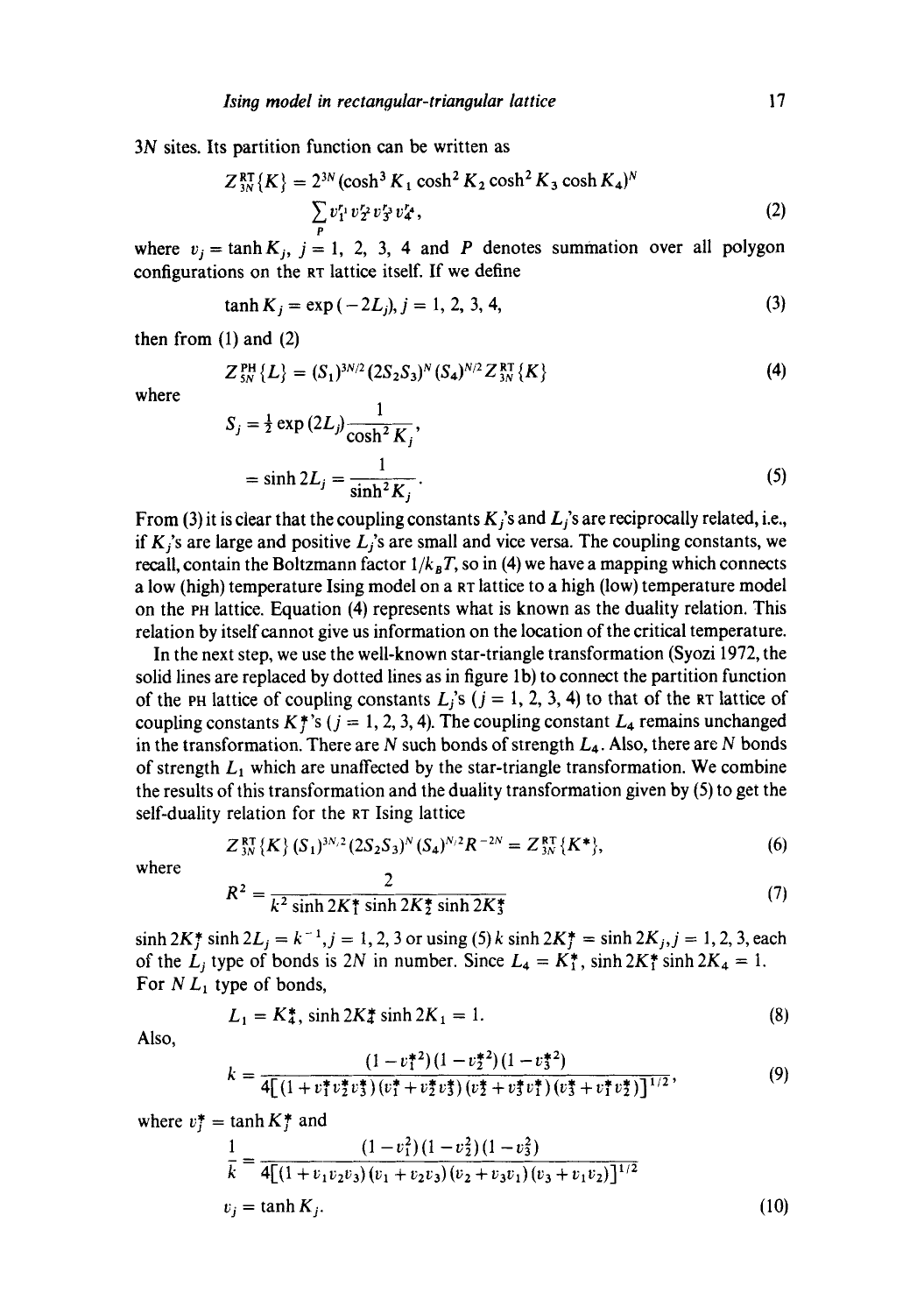The star-triangle relation connects the partition function of Ising model on the PH lattice at high (low) temperature to that on the RT lattice at high (low) temperature (see Baxter 1982). So, the self-duality relation (6) obtained after duality and star-triangle transformations, connect the partition function of Ising model on the RT lattice at high temperature to that on the RT lattice at low temperature. From (7)-(10) it is easy to check that if we want a volume in the parameter space  $(K_1, K_2, K_3, K_4)$  to be self-dual, i.e., to map into itself, then one must also obey the condition that in (6) we put

$$
(S_1)^{3N/2} (2S_2 S_3)^N S_4^{N/2} R^{-2N} = 1.
$$
 (11)

If there is only one critical volume in  $(K_1, K_2, K_3, K_4)$  space then this must be the selfdual volume, hence the condition of criticality is given by (11).

We focus attention on the isotropic RT lattice with  $K_1 = K_2 = K_3 = K_4 = K$ . In this limit, (11) reduces to the equation for the critical point  $K_c$  given by

$$
\sinh^4 2K_c \left( \exp\left(4K_c\right) + 3 \right) \left( \exp\left(4K_c\right) - 1 \right) - 4 = 0. \tag{12}
$$

The value of  $K_c = 3228...$  For AFM Ising model K is negative which does not give any solution for  $K_c$ . This corresponds to the fact that the AFM RT lattice does not order even at absolute zero.

#### **3. Ground state properties**

We now focus attention on the isotropic RT lattice. Two-thirds of the lattice sites have coordination number 5 and the rest have coordination number 6. So the average coordination number of the  $RT$  lattice is 16/3. For the  $FM$  Ising lattice the ground state energy is  $-8/3$  *NJ* where *N* is the number of lattice sites and *J* the coupling strength. For the ArM Ising lattice, the best one can do is to have two interactions of the right kind and the third 'broken' or unsatisfied in triangular plaquettes and to keep the horizontal bonds unbroken in rectangular plaquettes. In this case, the ground state energy is half that of the FM lattice. For triangular and kagomé lattices, the AFM ground state energies are 1/3rd of their FM equivalents.

Figure 2a shows an arrangement of spins for the AFM RT lattice which gives rise to minimum energy. Each column consists of alternating spins with no broken bonds in rectangular plaquettes. Also, in the region of triangular plaquettes, rows of positive spins are alternated with rows of negative spins. One can, however, think of configurations of higher weight, e.g., keeping all the bonds in rectangular plaquettes unbroken. For example, treating the columns of such plaquettes as single columns one can lay down these columns and the single columns in between independently, the



Figure 2. a. A simple arrangement of spins with minimum energy. b. Another arrangement of minimum energy having finite entropy per lattice site.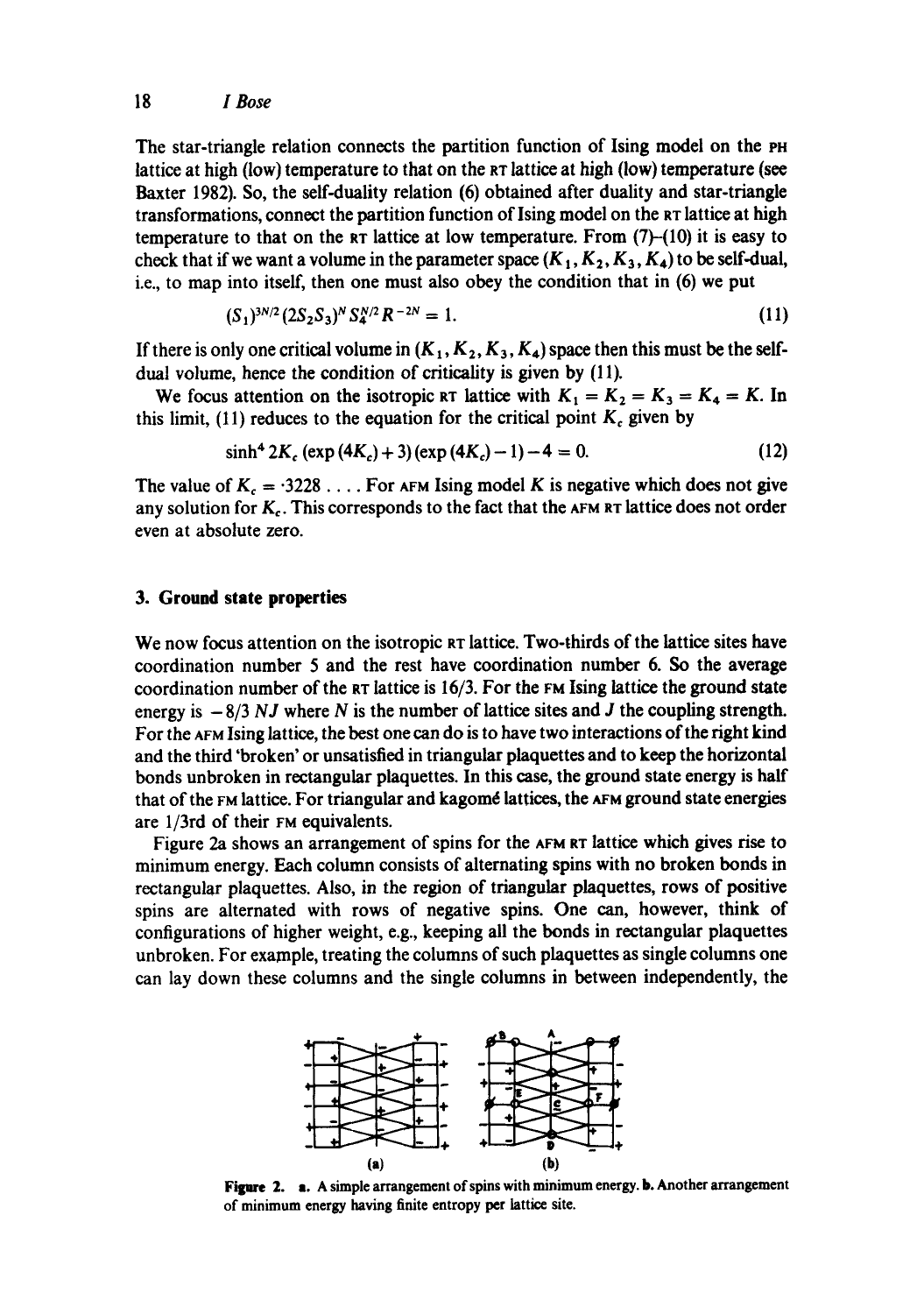configuration of each column being that of alternating spins. Figure 2b shows a spin arrangement of still greater weight and also of finite entropy per lattice site ( $N \rightarrow \infty$ ) limit is assumed, where  $N$  is the total number of lattice sites). We can reverse any one of the encircled spins along columns marked  $A$  without change in energy. Such spins are *N/9* in number since the number of A columns is *N/3* and every third spin in an A column is an encircled spin. Encircled spins which are nearest neighbours along B lines are assigned opposite signs (this is indicated through the symbols 0 and  $\phi$ ) and are to be flipped simultaneously so that minimum energy configuration is retained. A new set of *N/9* free spins is obtained thereby. There is still a large amount of'contingent freedom' (Wannier 1950). It may happen that three neighbouring encircled spins (like D, E, F in figure 2b) forming a triangle centred around a spin on column A have equal signs of one particular kind. By the arguments of fluctuation theory such arrangements will occur at one out of eight positions since a collection of three spins has eight possible configurations and all of them are equally probable. The central spin may then be reversed without change in energy. The central spins being on column A give rise to a number of  $(N/72) + (N/72)$  free spins. For example, if the central spin C is surrounded by encircled spins of negative sign, then  $C$  may be flipped without change in energy and there are  $(2 \times N)/(8 \times 9)$  such spins. So effectively there is a total number of  $(N/9 + N/9)$  $+ 2 \times N/72$ ) = *N*/4 free spins and the weight of the ground state configuration is  $2^{N/4}$ . The weightage may be put to higher values by considering more involved contingencies. Thus the zero point entropy per lattice site is given by

$$
S(0) > \frac{1}{4}R \ln 2, NR = k_B
$$
, the Boltzmann constant. (13)

Hence the ground state of the AFM RT lattice is disordered and possesses a finite entropy per lattice site. Also as discussed in  $\S$ 2, the AFM RT lattice does not order at any temperature. This behaviour of the RT lattice is similar to that of the  $\Delta F$ M triangular and kagomé lattices. In this connection we note that the PH lattice, the AFM dual lattice of the RT lattice, is also a frustrated lattice.

# **4. Concluding remarks**

We have studied a new type of lattice called the RT lattice which along with its dual, the PH lattice, are frustrated lattices for AFM Ising interactions. They are new additions to the growing list of frustration models though a full analysis of frustration on these lattices, e.g., exact calculation of ground state entropy and correlations is yet to be carried out. Apart from the study of frustration, the two lattices which are two ordinary planar lattices can be made use of for usual studies made on 2-d planar lattices. Examples include several thermal (magnetic order  $\rightarrow$  disorder transitions) and geometrical (e.g., percolation) critical phenomena. In § 2, we have already calculated the exact critical temperature for the rM Ising model on the RT lattice. A richer variety of phase diagram is expected if one studies Ising model with competing interactions, i.e., with both FM and ArM interactions present.

#### **Acknowledgements**

The author would like to thank Dr S Chatterjee, Dr N Mackenzie (IACS) and Dr M Barma (TIFR) for some useful discussions.